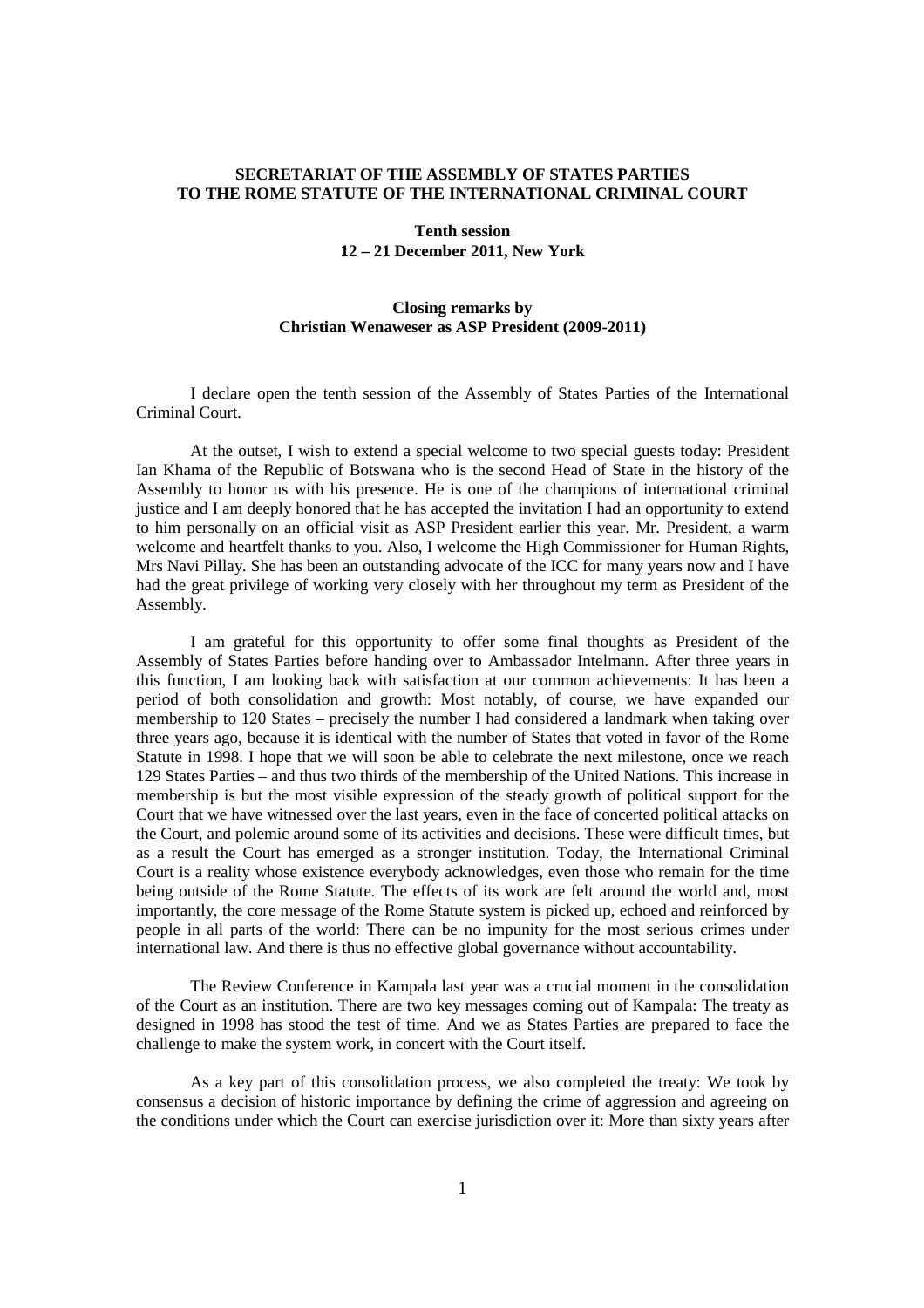the creation of the United Nations, we therefore made it possible to penalize the worst forms of the illegal use of force. It is now up to each one of us States Parties to do what is necessary to have this system become operational in 2017. I hope that as many of you as possible will soon choose to ratify the Kampala amendments on the crime of aggression. I also believe that we have done something very important by establishing a Search Committee to identify the best possible candidates for the position of Prosecutor. This office is of the highest importance for the success of this institution. Making our decision in this respect on the basis of a merit-driven process instead of politicized campaigning is hopefully an approach that can serve as a model in the future and perhaps also elsewhere. I am thankful to the Search Committee for its work. And I am happy to see that States, as a result, have decided to nominate Fatou Bensouda for this position, who has so ably served as the Deputy Prosecutor. I ask all the States to extend their full support to her in carrying out her difficult tasks – as I will do myself.

After all these significant steps and advances, we are still facing big challenges during this next phase, the biggest of which may well be: making best use of the Rome Statute system. Rome was one of those rare moments in time when States take decisions that are truly visionary. We must now match this with the vision of implementing this system – a system which constitutes such a significant leap that we are still catching up with all its consequences and still struggling to use all the opportunities it offers.

In so doing, we must work on the basis of the international consensus to fight impunity – a goal shared also by those who have yet to join the Rome Statute system. On this basis, we can promote the capacity of States to enable their national judiciaries to conduct genuine investigations and prosecutions. Indeed, national judiciaries must be most effective tool in the fight against impunity.

We as States Parties will have to think about the relationship between the Security Council and the Court – especially those of us who serve on the Council, but not only. We have had two referrals of situations by the Council, one of them by consensus. This was essential in giving the Court the place it currently has. In the future, we thus no longer have to look at referrals from the point of view of acceptance of the Court – we have achieved that acceptance – but rather from the best interest of international criminal justice. This means in concrete terms a genuine commitment to ensure that justice is done, by providing the necessary diplomatic and financial support.

This Court is not an expensive institution. It is not expensive compared to other international tribunals, and it is certainly not expensive compared to some of the other activities we are asked to finance, especially here at the United Nations. This is not to say that we must not insist on the most efficient use of our resources – the coming years will be financially difficult, and savings will be more necessary than ever, and I know that they are possible. But the responsibility we have extends both to our taxpayers and to our common vision reflected in the Rome Statute system.

We will not always agree – not among States and not between the States and the Court. We will find ourselves in difficult situations and face new challenges. But let us just always remember that we are all part of something bigger and commit to making our small contribution to it. We will succeed if we keep the best interest of the Court and of justice in mind. This way we should be able to avoid any rift between the Court and the States that support it – neither can achieve anything on their own – and we should be able to avoid any rift among States Parties on questions that are of the essence to the Court's success.